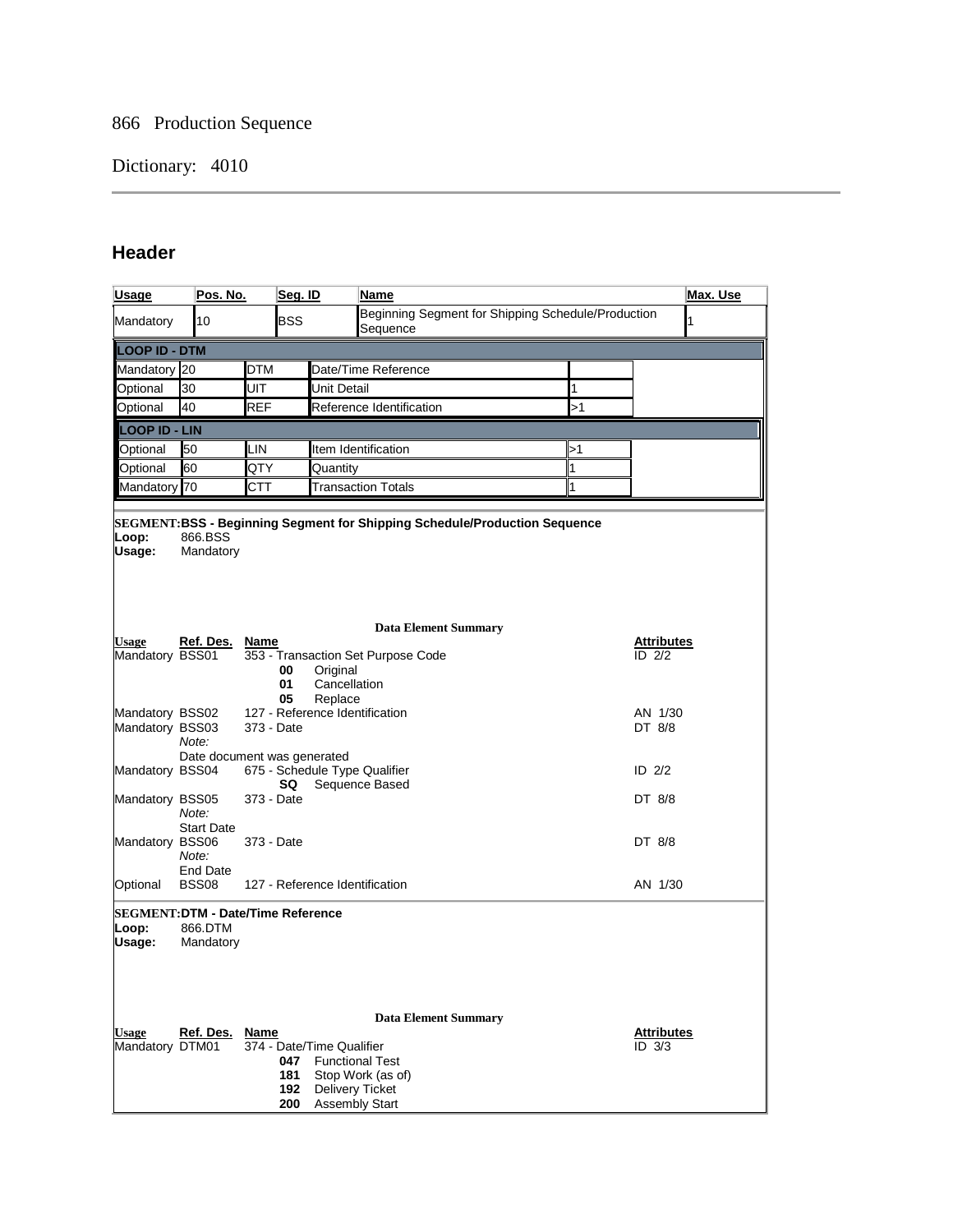|                      |                                  | 211<br>Service Requested<br>Date of Repair/Service |                                 |  |  |  |  |  |  |
|----------------------|----------------------------------|----------------------------------------------------|---------------------------------|--|--|--|--|--|--|
|                      |                                  |                                                    |                                 |  |  |  |  |  |  |
|                      |                                  | 243<br><b>Actual Complete</b>                      |                                 |  |  |  |  |  |  |
|                      |                                  | 296<br>Return to Work                              |                                 |  |  |  |  |  |  |
|                      |                                  | 318 Added                                          |                                 |  |  |  |  |  |  |
|                      |                                  | 319<br>Failed                                      |                                 |  |  |  |  |  |  |
|                      |                                  | 328 Changed                                        |                                 |  |  |  |  |  |  |
|                      |                                  | 433<br>Removed                                     |                                 |  |  |  |  |  |  |
|                      |                                  | 583<br>Suspension                                  |                                 |  |  |  |  |  |  |
|                      | Note:                            |                                                    |                                 |  |  |  |  |  |  |
|                      |                                  | Sequence Assembly Start - 200                      |                                 |  |  |  |  |  |  |
|                      |                                  | Sequence Start Work - 296                          |                                 |  |  |  |  |  |  |
|                      |                                  |                                                    |                                 |  |  |  |  |  |  |
|                      |                                  | Sequence Stop Work - 181                           |                                 |  |  |  |  |  |  |
|                      |                                  | Sequence Hold Work - 583                           |                                 |  |  |  |  |  |  |
|                      |                                  | Sequence Repair Needed - 211                       |                                 |  |  |  |  |  |  |
|                      |                                  | Sequence Repair Complete - 214                     |                                 |  |  |  |  |  |  |
|                      |                                  | Sequence Assembly Complete - 243                   |                                 |  |  |  |  |  |  |
|                      |                                  | Sequence Testing - 047                             |                                 |  |  |  |  |  |  |
|                      |                                  | Sequence Scrapped - 319                            |                                 |  |  |  |  |  |  |
|                      |                                  |                                                    |                                 |  |  |  |  |  |  |
|                      |                                  | Sequence Serialized -192                           |                                 |  |  |  |  |  |  |
|                      |                                  |                                                    |                                 |  |  |  |  |  |  |
|                      |                                  | Component Part Added - 318                         |                                 |  |  |  |  |  |  |
|                      |                                  | Component Part Removed - 433                       |                                 |  |  |  |  |  |  |
|                      |                                  | Component Part Changed - 328                       |                                 |  |  |  |  |  |  |
| Optional             | DTM02                            | 373 - Date                                         | DT 8/8                          |  |  |  |  |  |  |
| Optional             | DTM03                            | 337 - Time                                         | TM 4/8                          |  |  |  |  |  |  |
|                      |                                  |                                                    |                                 |  |  |  |  |  |  |
|                      | <b>SEGMENT:UIT - Unit Detail</b> |                                                    |                                 |  |  |  |  |  |  |
| Loop:                | 866.DTM.UIT                      |                                                    |                                 |  |  |  |  |  |  |
| Usage:               | Optional                         |                                                    |                                 |  |  |  |  |  |  |
|                      |                                  |                                                    |                                 |  |  |  |  |  |  |
|                      |                                  |                                                    |                                 |  |  |  |  |  |  |
|                      |                                  |                                                    |                                 |  |  |  |  |  |  |
|                      |                                  |                                                    |                                 |  |  |  |  |  |  |
|                      |                                  |                                                    |                                 |  |  |  |  |  |  |
|                      |                                  | COMPOSITE:UIT01 - C001 - Composite Unit of Measure |                                 |  |  |  |  |  |  |
| Loop:                |                                  | 866.DTM.UIT.UIT01                                  |                                 |  |  |  |  |  |  |
| Usage:               | Mandatory                        |                                                    |                                 |  |  |  |  |  |  |
|                      |                                  |                                                    |                                 |  |  |  |  |  |  |
|                      |                                  |                                                    |                                 |  |  |  |  |  |  |
|                      |                                  |                                                    |                                 |  |  |  |  |  |  |
|                      |                                  |                                                    |                                 |  |  |  |  |  |  |
|                      |                                  |                                                    |                                 |  |  |  |  |  |  |
| <b>Usage</b>         |                                  | <b>Data Element Summary</b>                        |                                 |  |  |  |  |  |  |
|                      | Ref. Des.                        | Name<br>355 - Unit or Basis for Measurement Code   | <u>Attributes</u><br>$ID$ $2/2$ |  |  |  |  |  |  |
| Mandatory UIT0101    |                                  | ЕA<br>Each                                         |                                 |  |  |  |  |  |  |
|                      |                                  |                                                    |                                 |  |  |  |  |  |  |
|                      |                                  | <b>SEGMENT:REF - Reference Identification</b>      |                                 |  |  |  |  |  |  |
| Loop:                | 866.DTM.REF                      |                                                    |                                 |  |  |  |  |  |  |
| Usage:               | Optional                         |                                                    |                                 |  |  |  |  |  |  |
|                      |                                  |                                                    |                                 |  |  |  |  |  |  |
|                      |                                  |                                                    |                                 |  |  |  |  |  |  |
|                      |                                  |                                                    |                                 |  |  |  |  |  |  |
|                      |                                  |                                                    |                                 |  |  |  |  |  |  |
|                      |                                  |                                                    |                                 |  |  |  |  |  |  |
|                      |                                  | <b>Data Element Summary</b>                        |                                 |  |  |  |  |  |  |
| <b>Usage</b>         | Ref. Des.                        | Name                                               | <u>Attributes</u>               |  |  |  |  |  |  |
| Mandatory REF01      |                                  | 128 - Reference Identification Qualifier           | $\overline{ID}$ 2/3             |  |  |  |  |  |  |
|                      |                                  | Employee Identification Number<br>28               |                                 |  |  |  |  |  |  |
|                      |                                  |                                                    |                                 |  |  |  |  |  |  |
|                      |                                  | Job Order Number<br>9R                             |                                 |  |  |  |  |  |  |
|                      |                                  | DD.<br>Document Identification Code                |                                 |  |  |  |  |  |  |
|                      |                                  | LF.<br>Assembly Line Feed Location                 |                                 |  |  |  |  |  |  |
|                      |                                  | <b>SE</b><br>Serial Number                         |                                 |  |  |  |  |  |  |
|                      |                                  | <b>WO</b><br>Work Order Number                     |                                 |  |  |  |  |  |  |
|                      | REF02                            | 127 - Reference Identification                     | AN 1/30                         |  |  |  |  |  |  |
| Optional<br>Optional | REF03                            | 352 - Description                                  | AN 1/80                         |  |  |  |  |  |  |
|                      | Note:                            |                                                    |                                 |  |  |  |  |  |  |
|                      |                                  | REF01 = 28 - Employee Name                         |                                 |  |  |  |  |  |  |
|                      |                                  | REF01 = WO - Work Order                            |                                 |  |  |  |  |  |  |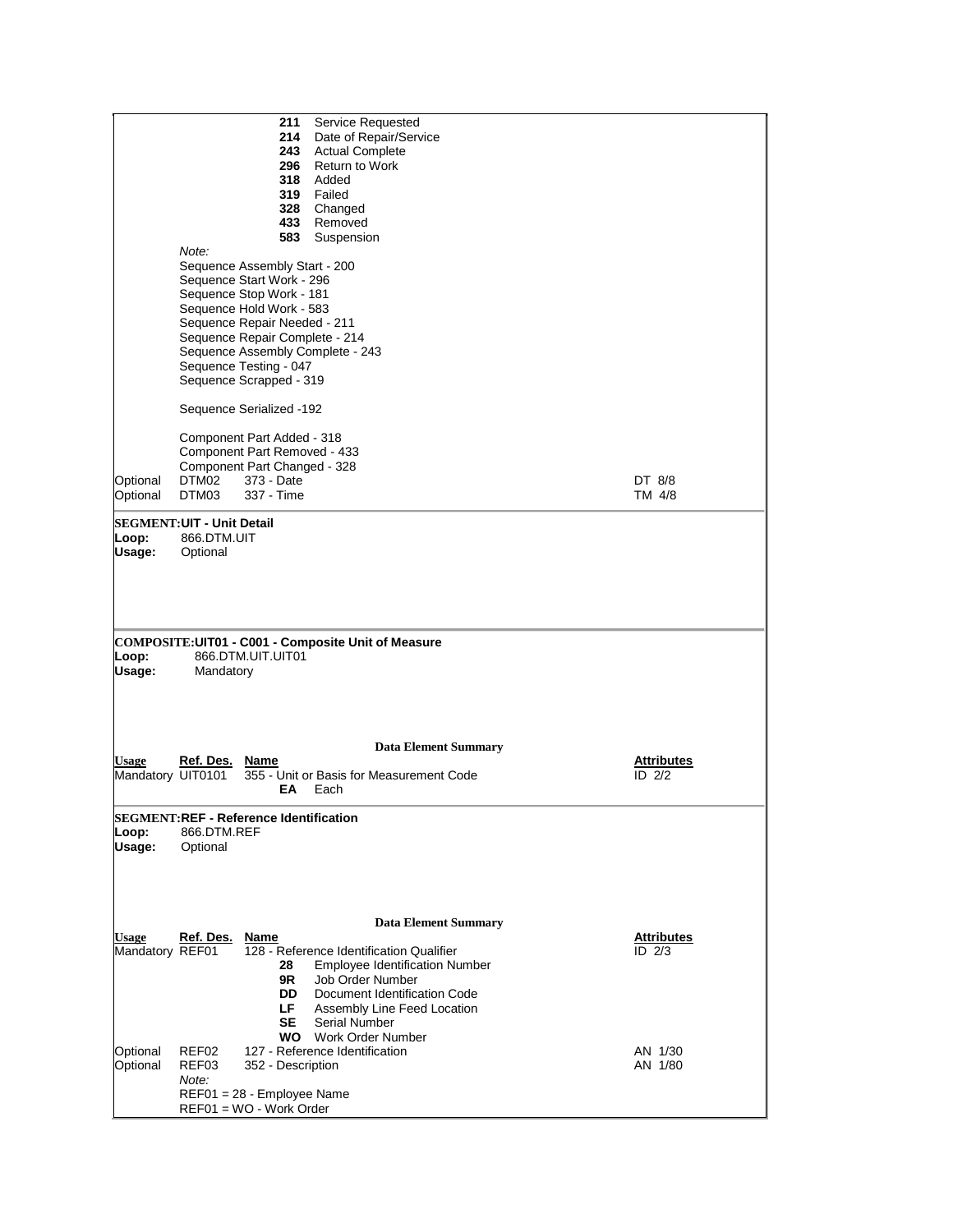REF01 = 9R - Job Number REF01 = LF - Workstation ID

**SEGMENT:LIN - Item Identification**

**Loop:** 866.DTM.LIN **Usage:** Optional

## **Data Element Summary**

| Usage                         | Ref. Des.                   | <b>Name</b>                                                          | <b>Attributes</b>   |  |  |  |  |
|-------------------------------|-----------------------------|----------------------------------------------------------------------|---------------------|--|--|--|--|
| Mandatory LIN02               |                             | 235 - Product/Service ID Qualifier<br>Company Part Number<br>PN      | $ID$ $2/2$          |  |  |  |  |
| Mandatory LIN03               |                             | 234 - Product/Service ID                                             | AN 1/48             |  |  |  |  |
| Optional                      | LIN <sub>04</sub>           | 235 - Product/Service ID Qualifier                                   | ID $2/2$            |  |  |  |  |
|                               |                             | ВC<br><b>Build Code</b>                                              |                     |  |  |  |  |
| Optional                      | LIN <sub>05</sub>           | 234 - Product/Service ID                                             | AN 1/48             |  |  |  |  |
| Optional                      | LIN <sub>06</sub>           | 235 - Product/Service ID Qualifier                                   | ID $2/2$            |  |  |  |  |
|                               |                             | Model Number<br>ΜN                                                   |                     |  |  |  |  |
| Optional                      | LIN07                       | 234 - Product/Service ID                                             | AN 1/48             |  |  |  |  |
| Optional                      | LIN <sub>08</sub>           | 235 - Product/Service ID Qualifier                                   | ID $2/2$            |  |  |  |  |
|                               |                             | <b>Crank Model</b><br>CM.                                            |                     |  |  |  |  |
| Optional                      | LIN09                       | 234 - Product/Service ID                                             | AN 1/48             |  |  |  |  |
| Optional                      | <b>LIN10</b>                | 235 - Product/Service ID Qualifier                                   | ID $2/2$            |  |  |  |  |
| Optional                      | <b>LIN11</b>                | BS<br><b>Bore Size</b><br>234 - Product/Service ID                   | AN 1/48             |  |  |  |  |
| Optional                      | <b>LIN12</b>                | 235 - Product/Service ID Qualifier                                   | ID $2/2$            |  |  |  |  |
|                               |                             | BL<br><b>Block Code</b>                                              |                     |  |  |  |  |
| Optional                      | LIN <sub>13</sub>           | 234 - Product/Service ID                                             | AN 1/48             |  |  |  |  |
| Optional                      | LIN <sub>14</sub>           | 235 - Product/Service ID Qualifier                                   | ID $2/2$            |  |  |  |  |
|                               |                             | RS<br>Rod Size                                                       |                     |  |  |  |  |
| Optional                      | LIN <sub>15</sub>           | 234 - Product/Service ID                                             | AN 1/48             |  |  |  |  |
| Optional                      | <b>LIN16</b>                | 235 - Product/Service ID Qualifier                                   | ID $2/2$            |  |  |  |  |
|                               |                             | МS<br>Main Size                                                      |                     |  |  |  |  |
| Optional                      | LIN <sub>17</sub>           | 234 - Product/Service ID                                             | AN 1/48             |  |  |  |  |
| Optional                      | <b>LIN18</b>                | 235 - Product/Service ID Qualifier                                   | $ID$ $2/2$          |  |  |  |  |
| Optional                      | <b>LIN19</b>                | СT<br>Crank Type<br>234 - Product/Service ID                         |                     |  |  |  |  |
| Optional                      | <b>LIN20</b>                | 235 - Product/Service ID Qualifier                                   | AN 1/48<br>ID $2/2$ |  |  |  |  |
|                               |                             | СS<br>Case Part Number                                               |                     |  |  |  |  |
| Optional                      | <b>LIN21</b>                | 234 - Product/Service ID                                             | AN 1/48             |  |  |  |  |
| Optional                      | <b>LIN22</b>                | 235 - Product/Service ID Qualifier                                   | ID $2/2$            |  |  |  |  |
|                               |                             | <b>Piston Part Number</b><br>PS                                      |                     |  |  |  |  |
| Optional                      | <b>LIN23</b>                | 234 - Product/Service ID                                             | AN 1/48             |  |  |  |  |
| Optional                      | <b>LIN24</b>                | 235 - Product/Service ID Qualifier                                   | ID $2/2$            |  |  |  |  |
|                               |                             | <b>RP</b><br>Rod Part Number                                         |                     |  |  |  |  |
| Optional                      | <b>LIN25</b>                | 234 - Product/Service ID                                             | AN 1/48             |  |  |  |  |
| Optional                      | <b>LIN26</b>                | 235 - Product/Service ID Qualifier<br><b>Crank Part Number</b><br>СP | ID $2/2$            |  |  |  |  |
| Optional                      | <b>LIN27</b>                | 234 - Product/Service ID                                             | AN 1/48             |  |  |  |  |
| Optional                      | <b>LIN28</b>                | 235 - Product/Service ID Qualifier                                   | ID $2/2$            |  |  |  |  |
|                               |                             | <b>Head Part Number</b><br>HD                                        |                     |  |  |  |  |
| Optional                      | LIN <sub>29</sub>           | 234 - Product/Service ID                                             | AN 1/48             |  |  |  |  |
| Optional                      | LIN <sub>30</sub>           | 235 - Product/Service ID Qualifier                                   | ID $2/2$            |  |  |  |  |
|                               |                             | <b>Camshaft Part Number</b><br>CA.                                   |                     |  |  |  |  |
| Optional                      | <b>LIN31</b>                | 234 - Product/Service ID                                             | AN 1/48             |  |  |  |  |
| <b>SEGMENT:QTY - Quantity</b> |                             |                                                                      |                     |  |  |  |  |
| :00D.                         | 866.DTM.LIN.QTY             |                                                                      |                     |  |  |  |  |
| Usage:                        | Optional                    |                                                                      |                     |  |  |  |  |
|                               |                             |                                                                      |                     |  |  |  |  |
|                               |                             |                                                                      |                     |  |  |  |  |
|                               |                             |                                                                      |                     |  |  |  |  |
|                               | <b>Data Element Summary</b> |                                                                      |                     |  |  |  |  |
| Usage                         | Ref. Des. Name              |                                                                      | <b>Attributes</b>   |  |  |  |  |
| Mandatory QTY01               |                             | 673 - Quantity Qualifier                                             | $\overline{ID}$ 2/2 |  |  |  |  |